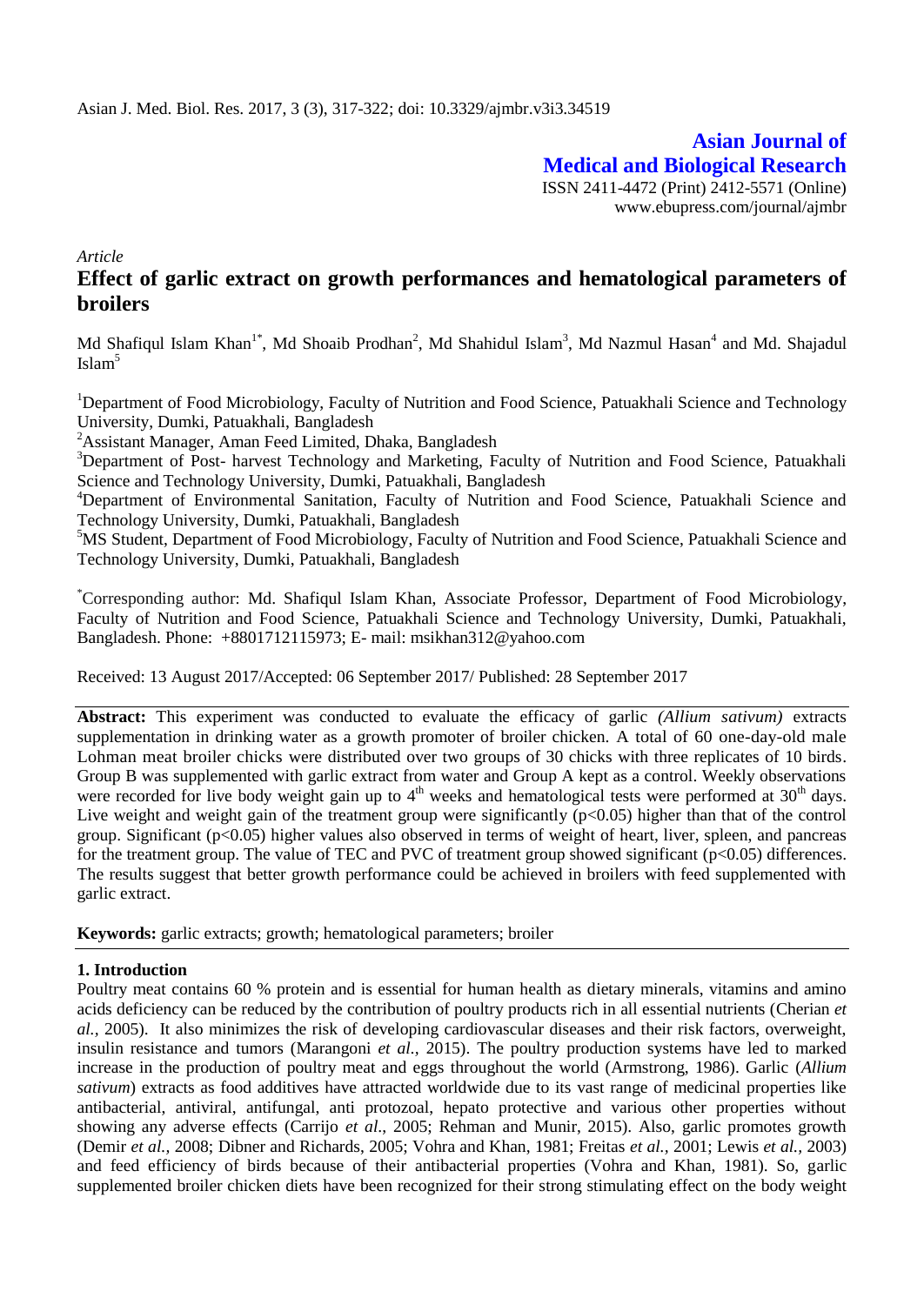gain (Rehman and Munir, 2015), the immune and digestive systems in birds (Horton *et al.,* 1991; Gardzielewska *et al.,* 2003; Al-Yahya, 1986) and low dose of garlic leave extract have an inhibitory action on wide spectrum of microorganisms (Qureshi, 1998) and immunomodulation actions that induce cellular immune reaction (Mishra and Singh, 2000; Agarwal, 1996; Chesson *et al*., 1982). It has a great impact on haematological parameters, which affect the physiological, pathological and nutritional status of poultry (Oleforuh-okoleh *et al.,* 2015*)*. Growing population and rising household income has led to rapid increasing demand for poultry in Bangladesh. At the same time, poultry meat products became a serious issue as some hazardous material like antibiotic residues come from the meat. The herbal extract can be the alternative to antibiotic and growth promoters and ensure increased and healthy production of poultry meat. Moreover, garlic is a widely available cheap cooking spice in this region. Considering the facts, this study was designed to evaluate garlic extracts as a safe growth promoting agent in broiler chickens.

# **2. Materials and Methods**

# **2.1. Experimental design**

The experiment was conducted at Sonarbangla Poultry Farm, Kashipur, Barisal during the period from 01 April to 30 April 2016. A total of 60 one-day-old male Lohman meat broiler chicks were distributed among two groups of 30 chicks with three replications of 10 birds. Birds were kept on the floor in isolated pens and fed commercial ration and adlibitum water. Chicks of group A were fed basal diet, while group B was fed basal diet supplemented with garlic extract during five weeks experimental periods. Weekly feed consumption of each group was determined. Mean initial and weekly body weight of birds for each group was determined and then body weight gain was calculated. By the end of experimental periods, 3 birds from each replicate were weighed, numbered and then slaughtered. The weight of breast and thigh were recorded along with heart, liver and gizzard and other organs.

# **2.2. Management of broiler**

Floor of shed and other surroundings of the shed were properly cleaned with disinfectant. Day old broiler chickens were brought in the experimental shed. Immediately after unloading from the chick boxes the chicks were given vitamin-C and glucose to prevent the stress of transport. Temperature and litter management maintained very carefully. The starter, grower, and finisher broiler rations were supplied to the broiler chicken appropriately. Chicks of group "B" were treated with garlic extracts from drinking water for next four weeks.

## **2.3. Preparation of garlic extract**

The Superficial bulk of garlic was removed and then washed with distilled water properly. After washing 10 gm garlic was ground with mortar and pestle. After grinding 1000 ml distilled water was added to make 1 liter stock solution and properly filtered. Finally, it was stored in a refrigerator at 4°C to maintain the active ingredients.

## **2.4. Hematological parameters**

Hematological experiment was conducted at "Quality poultry disease and diagnostic laboratory (QPDDL)" Miarhat, Nesarabad, Pirojpur. Blood samples were collected from wing vein of chicken of both control and treated groups at the 30th day to observe the effect of the garlic extract. Total Erythrocyte Count (TEC), Hemoglobin Estimation (Hb), Packed Cell Volume (PCV) a n d Erythrocyte Sedimentation Rate (ESR) tests were performed as described by Lamberg and Rothstein (1977).

## **2.5. Statistical analysis**

The data were analyzed statistically between control and treated groups of chicken by paired student's "t" test. Least significant difference (LSD) was used to determine the significance between means and the differences were considered statistically significant at P<0.05. SPSS program 16 was used for statistical analysis.

## **3. Results**

## **3.1. Live weight gain of broiler**

The Inclusion of garlic had a strong effect on the growth performance and carcass characteristics of broiler. No mortality found in both treatment and control groups. Table 1 revealed that live weight and weight gain of treatment were found to be significantly higher than that of the control group. But, garlic extract had no significant effect on the amount of total feed consumption. Feed conversion ratio (FCR) of two groups was 1.47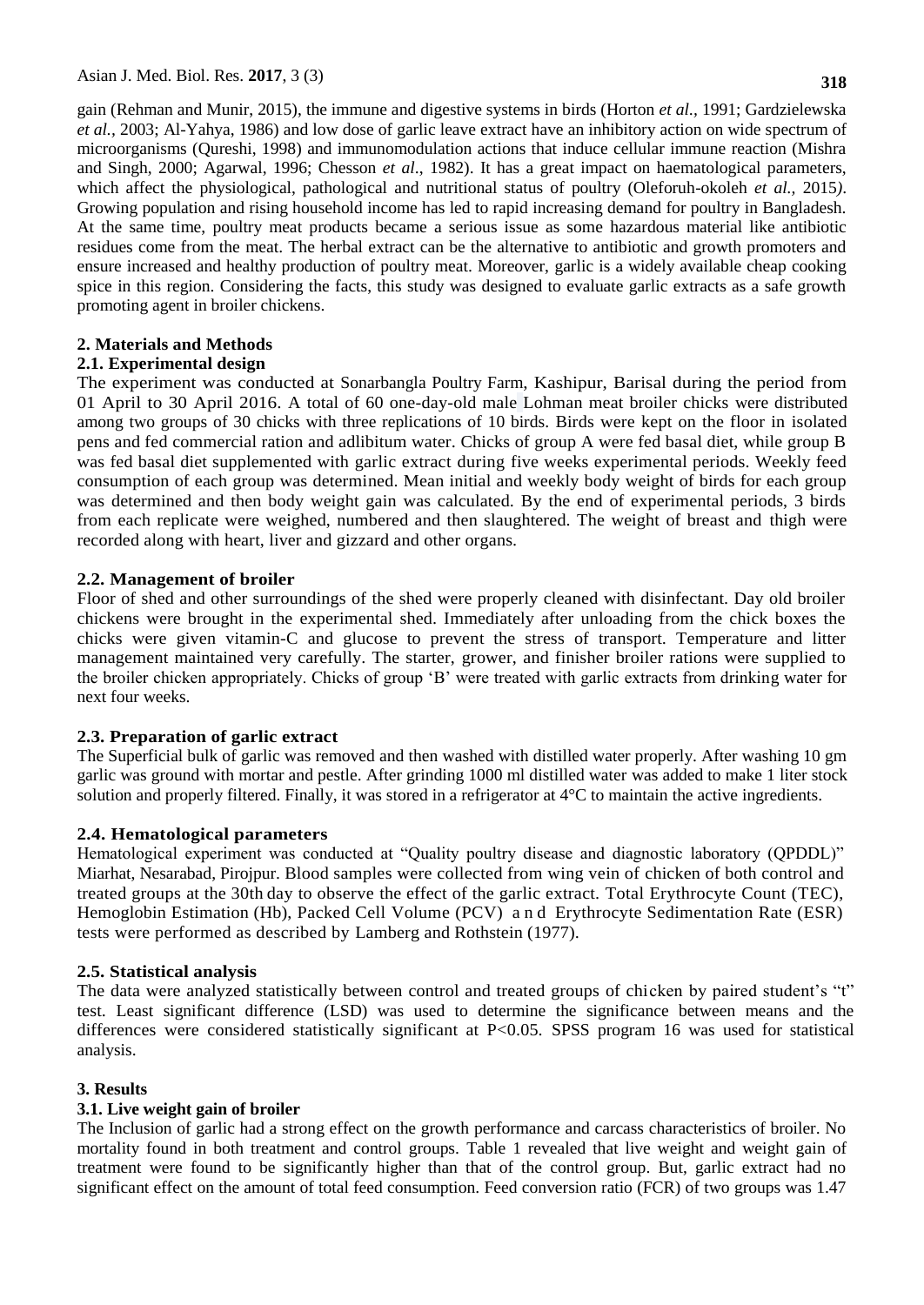and 1.41 respectively. A significant increased (16.46%) live body weight was recorded for group B than that of the control group.

| Table 1. Live weight gain of broiler. |
|---------------------------------------|
|---------------------------------------|

| <b>Variables</b>                     | <b>Treatments</b> | Average weight      | P value   |
|--------------------------------------|-------------------|---------------------|-----------|
| Initial live weight (g) on $1th$ day | Control           | $42.70 \pm 10.21$   | 0.59      |
|                                      | Garlic extract    | $42.83 \pm 6.88$    |           |
| Final live weight (g) on $30th$ day  | Control           | 1750.89+43.71       | $0.040*$  |
|                                      | Garlic extract    | 1800.94+45.73       |           |
| Weight gain from $7th$ day (g)       | Control           | $1671.32 + 52.26$   | $0.0310*$ |
|                                      | Garlic extract    | $1762.51 \pm 41.25$ |           |
| Feed consumption $(g)$               | Control           | $2572.50 \pm 35.49$ | 0.070     |
|                                      | Garlic extract    | 52.29               |           |

## **3.2. Dressing percentages and relative giblet weight**

Table 2 shows differences between two groups regarding the dressing percentages and relative giblet weight where the weight of heart, liver, spleen and pancreas significantly higher for garlic extract treated group but no significant difference observed in dressing percentage and gizzard weight.

## **Table 2. Dressing percentages and relative giblet weight.**

| <b>Variables</b>             | <b>Treatments</b> | Average value     | <b>P</b> value |
|------------------------------|-------------------|-------------------|----------------|
| Dressing percentage          | Control           | $64.416 + 0.414$  | 0.931          |
|                              | Garlic extract    | $64.470 + 0.961$  |                |
| Relative heart weight (g)    | Control           | $0.427 \pm 0.032$ | $0.011*$       |
|                              | Garlic extract    | $0.501 + 0.032$   |                |
| Relative gizzard weight (g)  | Control           | $1.460 \pm 0.034$ | 0.605          |
|                              | Garlic extract    | $1.440 \pm 0.014$ |                |
| Relative liver weight (g)    | Control           | $2.530+0.034$     | $0.042*$       |
|                              | Garlic extract    | $2.618 \pm 0.032$ |                |
| Relative spleen weight (g)   | Control           | $0.120 \pm 0.011$ | $0.023*$       |
|                              | Garlic extract    | $0.130 \pm 0.015$ |                |
| Relative pancreas weight (g) | Control           | $0.230 \pm 0.011$ | $0.047*$       |
|                              | Garlic extract    | $0.250 \pm 0.017$ |                |

## **3.3. Hematological parameters of broiler**

Table 3 shows the changes of the hematological parameter (TEC, Hb, PCV and ESR) on 30<sup>th</sup> day where there was significantly higher TEC and PCV, in garlic extract treated groups than the control. The level of Hb also higher but no significant.

# **Table 3. Hematological parameters of broiler on 30th day.**

| <b>Blood parameters</b> | <b>Treatments</b> | Average blood parameters value | P value  |  |
|-------------------------|-------------------|--------------------------------|----------|--|
| TEC $(nm3)$             | Control           | $247.67 \pm 1.028$             | $0.021*$ |  |
|                         | Garlic extract    | $298.39 \pm 0.751$             |          |  |
| $Hb$ (gm/dl)            | Control           | $6.92 \pm 0.491$               |          |  |
|                         | Garlic extract    | $7.79 \pm 0.111$               | 0.063    |  |
| $PCV$ $(\% )$           | Control           | $18.00 \pm 0.134$              | $0.031*$ |  |
|                         | Garlic extract    | $19.95 \pm 0.022$              |          |  |
| ESR mm in $1st$ hour    | Control           | $7.40 \pm 0.268$               |          |  |
|                         | Garlic extract    | 0.554<br>5.24                  | 0.064    |  |

#### **4. Discussion**

In this study, inclusion of garlic had a strong effect on the growth performance and carcass characteristics of broiler. This result was in agreements with Raeesi *et al.* (2010), Mansoub and Nezhad (2011). Kumar *et al.* (2005), Afsharmanesh *et al.* (2008) and (Meraj, 1998; Javed *et al.,* 2009; Mahmood *et al.,* 2009*;* Elagib *et al*.,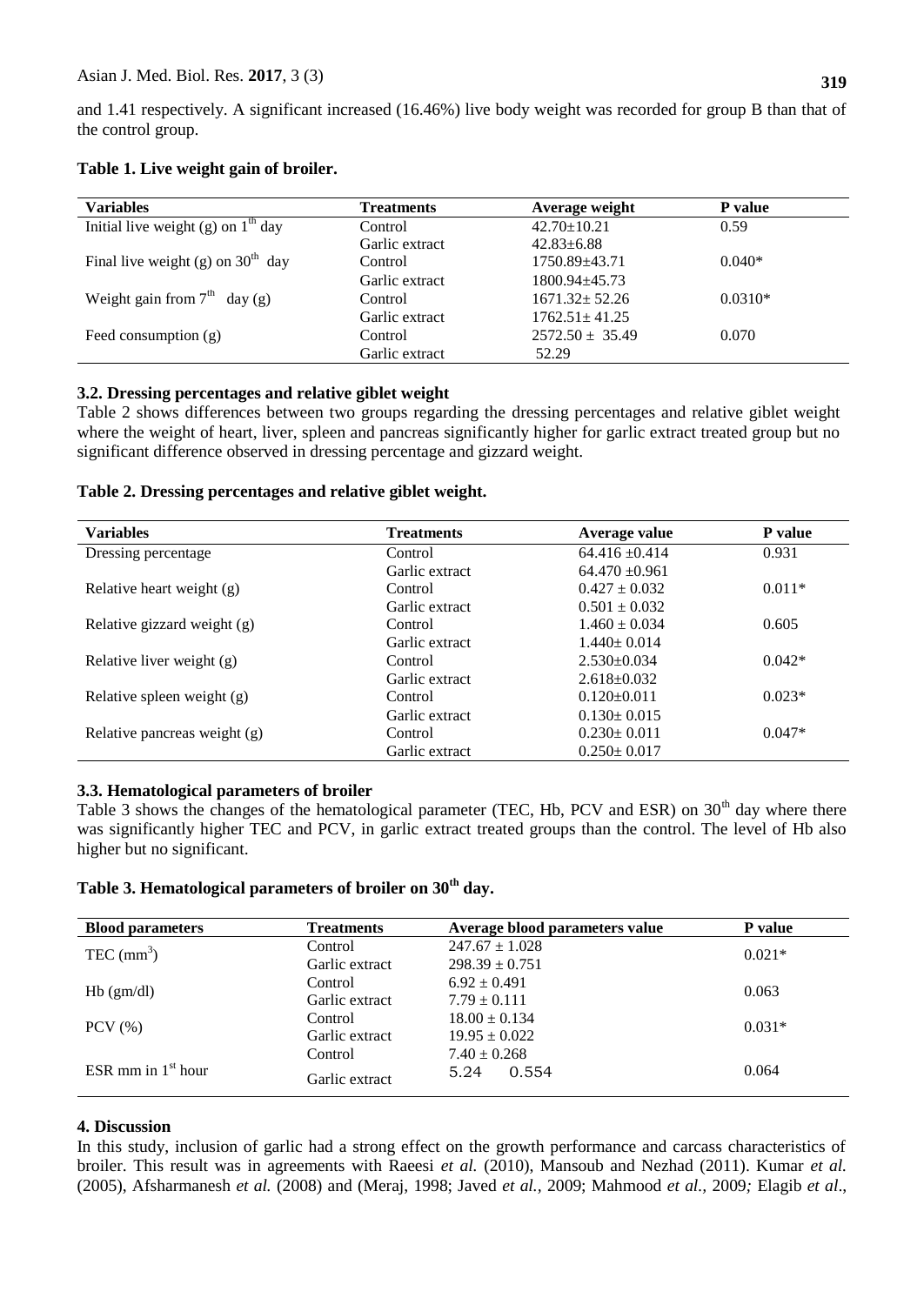2013) where positive effects of garlic supplementation on broiler performance was observed. But, Onibi *et al.* (2009) found no significant differences between treatments of different levels of garlic and control. In our research, live weight and weight gain of treatment were significantly higher than that of control group. Similarly, weight gain (g/bird) was found to be significantly higher in garlic (Varmaghany *et al.,* 2015; Noman *et al.,* 2015). More so, garlic extract improve productive performance of broiler chicks (Cardozo *et al*., 2004; Akilandeswari *et al*., 2003). It is suggested that the antibacterial compound dialkylpolysulphide present in garlic extract is playing a pivotal role in weight gain of broilers (Meraj, 1998; Ross *et al.,* 2001). In our investigation, FCR of treatment group was higher but not significant. Few studies also showed better FCR with garlic extract treatment (Rehman *et al.*, 2012; Senthikumar *et al*., 2015; Sharma *et al.,* 1979; Horton *et al.,* 1991; Canogullar *et al.,* 2009). Some authors reported that feed intake was not affected by the supplementation of garlic in broiler chicks (Varmaghany *et al.,* 2015; Noman *et al.,* 2015; Yalcın *et al.,* 2006). Lower FCR means better the performance. Lower FCR which indicates that taking lower feed intake and their body weight gain is higher (Hossain *et al.,* 2014). A significant difference between two groups in terms of weight of heart, liver, spleen and pancreas in this study but not in dressing percentages. Gralic extract has no significant effect on offal"s weight (Noman et al 2015; Samresh *et al.,* 2003). There was a significant difference between the average dressing percentages (Samresh *et al.,* 2003). Significantly higher TEC and PCV in garlic extract treated groups than the control which is in agreement with the results of Dar *et al.* (2014) but PCV decreased significantly with increasing level of garlic extract (Varmaghany *et al.,* 2015). Garlic extract has not significant effect on blood parameters (Noman *et al.,* 2015).

#### **5. Conclusions**

In the study, better growth performances, carcass characteristics, and blood parameters showed in the treatment group of broiler supplemented with garlic extract. It enhancing the production potential, improve feed conversion ratio, increases weight gain, maximizes economic returns and protects the birds from different diseases. It also has beneficial effects on consumer's immunity. So, it can be effectively used to replace the antibiotic growth promoter in the poultry industry.

#### **Conflict of interest**

None to declare.

#### **Acknowledgements**

The authors expressed deep gratitude to the farm owner for makes unrestricted opportunity and logistic support to set a study in his farm and collect the necessary data.

## **References**

- Afsharmanesh M, B SadeghiRonizi and M Mehrabadi, 2008. The comparison of natural feed additives (garlic and yogurt) with antibiotic growth promoters on broiler performance.1st national conference livestock and poultry industry of Golestan province. Des. 208: 25-36.
- Agarwal KC, 1996. Therapeutic actions of garlic constituents. Med. Res. Rev., 16: 111-124.
- Al-Yahya MA, 1986. Phytochemical studies of the plants used in traditional medicine of Saudi Arabia. Fitoterapia*,* 57: 179-182.

Armstrong DG, 1998. Gut active growth promoters. Control and manipulation of animal growth. pp. 21-37.

- Canogullar S, M Karaman, Z Erdogan, M Baylan, A Kucukgul, VV Duzguner and AK Ozugur, 2009. Effect of garlic powder on egg yolk and serum cholesterol and performance of laying hens. Bull. Vet. Inst. Pulawy, 53: 515-519.
- Carrijo AS, LA Madeira, JR Sartori, AC Pezzato, JC Goncalves, VC-da Cruz, KV Kuibida and DF Pinheiro, 2005. Powdered garlic in the alternative feeding of broiler chickens. Pesquisa Agropecuaria Brasileira, 40: 673-679.
- Cherian A, S Seena, RK Bullock and AC Antony, 2005. Incidence of neural tube effects in the least-developed areas in India: a population base study. Lancet, 366: 930– 931.
- Chesson A, CS Stewart and RJ Wallace, 1982. Influence of plant phenolic acids on growth and cellulytic activity of rumen bacteria. Applied Envir. Microbiol., 44: 597-603.
- Dar SA, P Verma, M Ashfaque, AA Zargar, IA Mir, 2014. Effect of Garlic Extract on Haematobiochemical Changes in *Eimeria tenella* Infected Broiler Chicken, Natl. Acad. Sci. Lett., 37: 311-316.
- Demir E, K Kilinc, Y Yildirim, F Dincer, H Eseceli, 2008. Comparative effects of mint, sage, thyme and flavomycin in wheatbased broiler diets. Archiva Zootechnica, 11: 54-63.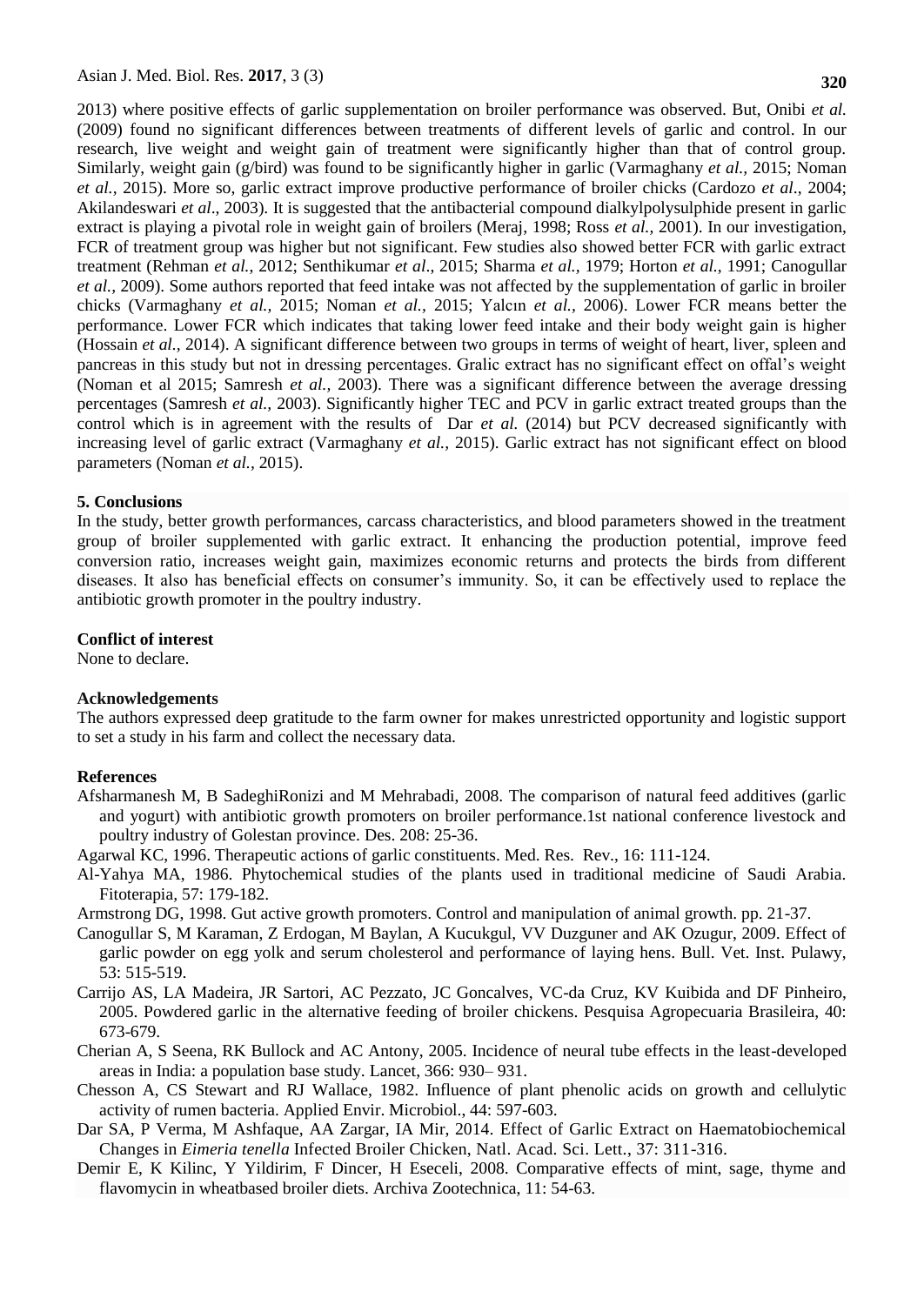- Demir E, S Sarica, MA Ozcan and M Suicmez, 2003. The use of natural feed additives as alternatives for an antibiotic growth Promoter in broiler diets. Br. J. Poultry Sci., 44: 44-45.
- Dibner JJ and JD Richards, 2005. Antibiotic growth promoters in agriculture: History and mode of action. Poult. Sci., 84: 634-643.
- Elagib HAA, WIA El-Amin, KM Elamin, HEE Malik, 2013. Effect of dietary garlic (*Allium sativum*) supplementation as feed additive on broiler performance and blood profile. Journal of Animal Science Advances, 3: 58–64.
- Freitas R, JB Fonseca, RTRN Soares, HS Rostango and PR Soares, 2001. Utilization of garlic (Allium sativum L.) as growth promoter of broilers. Rev Bras Zootecn, 30: 761-765.
- Gardzielewska J, K Pudyszak, T Majewska, M Jakubowska and J Promianowski, 2003. Effect of plantsupplemented feeding on fresh and frozen storage quality of broiler chicken meat. Animal husbandry series of electronic, J. Polish Agric-Univ., 6.
- Horton GMJ, MJ Fennel, BM Prasad, 1991. Effect of dietary garlic (Allium sativum) on performance, carcass composition and blood chemistry changes in broiler chicken. J. Clin. Nutr., 28: 684-685.
- Hossain MM, AJ Howlader, MN Islam and MAH Beg, 2014. Evaluation of locally available herbs and spices on physical, biochemical and economical parameters on broiler production, International Journal of Plant, Animal and Environmental Sciences, 4: 317-323.
- Javed M, F Durrani, A Hafeez, RU Khan and I Ahmad, 2009. Effect of aqueous extract of plant mixture on carcass quality of broiler chicks. ARPN Journal of Agricultural and Biological Science*,* 4: 37–40.
- Kumar M, RS Choudhary and JK Vaishnav, 2005. Effect of supplemental prebiotic, probiotic and turmeric in diet on the performance of broiler chicks during summer. Indian Journal of Poultry Science, 40:137-141.
- Lewis MR, SP Rose, AM Mackenzie and LA Tucker, 2003. Effects of dietary inclusion of plant extracts on the growth performance of male broiler chickens. Br. Poult. Sci., 44: 43-44.
- Lamberg SL and R Rothstein, 1977. Laboratory Manual of Hematology and Urinalysis. AVi. Publishing Company, Inc, Westport Connecticut, USA.
- Mahmood S, MM Hassan, M Alam and F Ahmad, 2009. Comparative efficacy of *Nigella sativa* and *Allium sativum*as growth promoters in broilers. International Journal of Agricultural and Biological Science 11: 775–778.
- Mansoub HN and MAM Nezhad, 2011. The effects of using Thyme, Garlic and Nettle on performance, carcass quality and blood parameters. Annals of Biological Research, 2: 315-320.
- Meraj ICA, 1998. Effect of garlic and neem leaves supplementation on the performance of broiler chickens. MSc Thesis, Department of Poultry Science, University of Agriculture, Faisalabad, Pakistan.
- Mishra SJ and DS Singh, 2000. Effect of feeding root powder of *Withaniasomnifera* (L.)Dunal (aswagandha) on growth, feed consumption, efficiency of feed conversion and mortality rate in broiler chicks. Bioved. Annual, 11: 79-83.
- Noman ZA, MM Hasan, S Talukder, YA Sarker, TK Paul and MH Sikder, 2015 . Effects of garlic extract on growth, carcass characteristics and haematological parameters in broilers. The Bangladesh Veterinarian 32: 1-6.
- Oleforuh-Okoleh VU, HM Ndofor-Foleng, SO Olorunleke and JO Uguru, 2015. Evaluation of growth performance, haematological and serum biochemical response of broiler chickens to aqueous extract of ginger and garlic. Journal of Agricultural Science, 7: 167–174.
- Onibi EG, EO Adebisi, NA Fajemisin and VA Adetunji, 2009. Response of broiler chickens in terms of performance and meat quality to garlic (Allium sativum) supplementation. African Journal of Agricultural Research, 4: 511-517.
- Qureshi AA, 1998. Incidence of some important diseases in Karachi and Lahore areas of poultry production. Pakistan Poultry Industry Year Book, 10: 11- 13.
- Raeesi M, SA Hoeini-Aliabad, A Roofchaee, A ZareShahneh and S Pirali, 2010. Effect of periodically use of garlic (allium sativum) powder on performance and carcass characteristics in broiler chickens. World Academy of Science, Engine.Techno., 68: 1213-1219.
- Rehman Z and MT Munir, 2015. Effect of garlic on the health and performance of broilers, 3:32-39.
- Rehman ZU, S Khan, N Chand, AJ Tanweer, A Sultan, A Akhtar and AM Tauqeer, 2012. Effect of water based mixture infusion of *Allium sativum* and *Withania somnifera* on performance of broiler chicks. Pakistan Journal of Science, 64: 180–183.
- Ross ZM, EA O"Gara, DJ Hill, HV Sleightholme and DJ Maslin, 2001. Antimicrobial properties of garlic oil against human enteric bacteria: evaluation of methodologies and comparisons with garlic oil sulfides and garlic powder. Applied Environmental Microbiology, 67: 475–480.